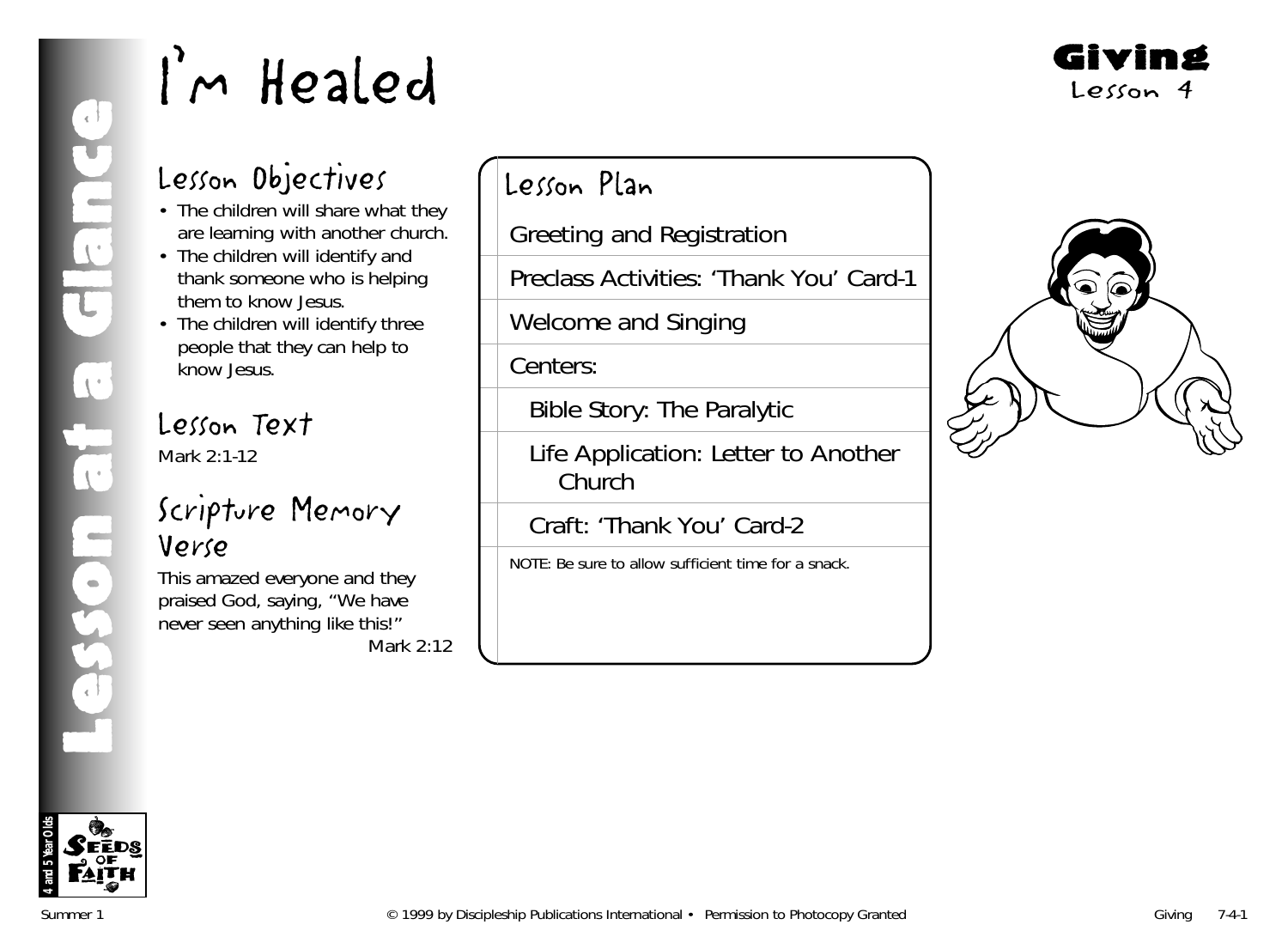

### 'Thank You' Card-1

The children will prepare figures to be used in the making of cards in the Craft center.

#### **Materials**

*For each child:*

- markers and crayons
- glue stick
- 1 envelope

*For the teacher:*

- scissors
- black marker
- yarn; black, yellow, orange, brown, for hair *Reproducible Pages:*
- Page A, 1 copy for each chilc

### Preparation

- 1. Cut out the figures from the copies of Reproducible Page A.
- 2. Cut the different colors of yarn into  $1\frac{1}{2}$ " lengths to make hair. Cut approximately six pieces for each figure. Make sure to cut some extra pieces.





### Instructions

1. Give the children each a "child" figure, crayons and yarn and then have them decorate the figures to look like themselves. NOTE: Help them to choose the color of yarn that looks most like their hair color.

Giving Lesson 4

- 2. Give the children each a "friend" figure, crayons and yarn. Have them decorate the figures to look like a friend that is helping them to know about Jesus. You may need to help them to identify the friend.
- 3. Give the children each a figure of Jesus, crayons and yarn. Have them decorate the figures.
- 4. Write each child's name on an envelope and have them place their figures inside.
- 5. Give the envelopes to the Craft teacher.

### Conclusion

Talk to the children about ways that their friends have helped them to learn about Jesus.

### Teacher Tips

If the child needs help identifying someone who helps them learn about Jesus, suggest a parent, another teacher, a sister or brother, a Christian babysitter, etc.

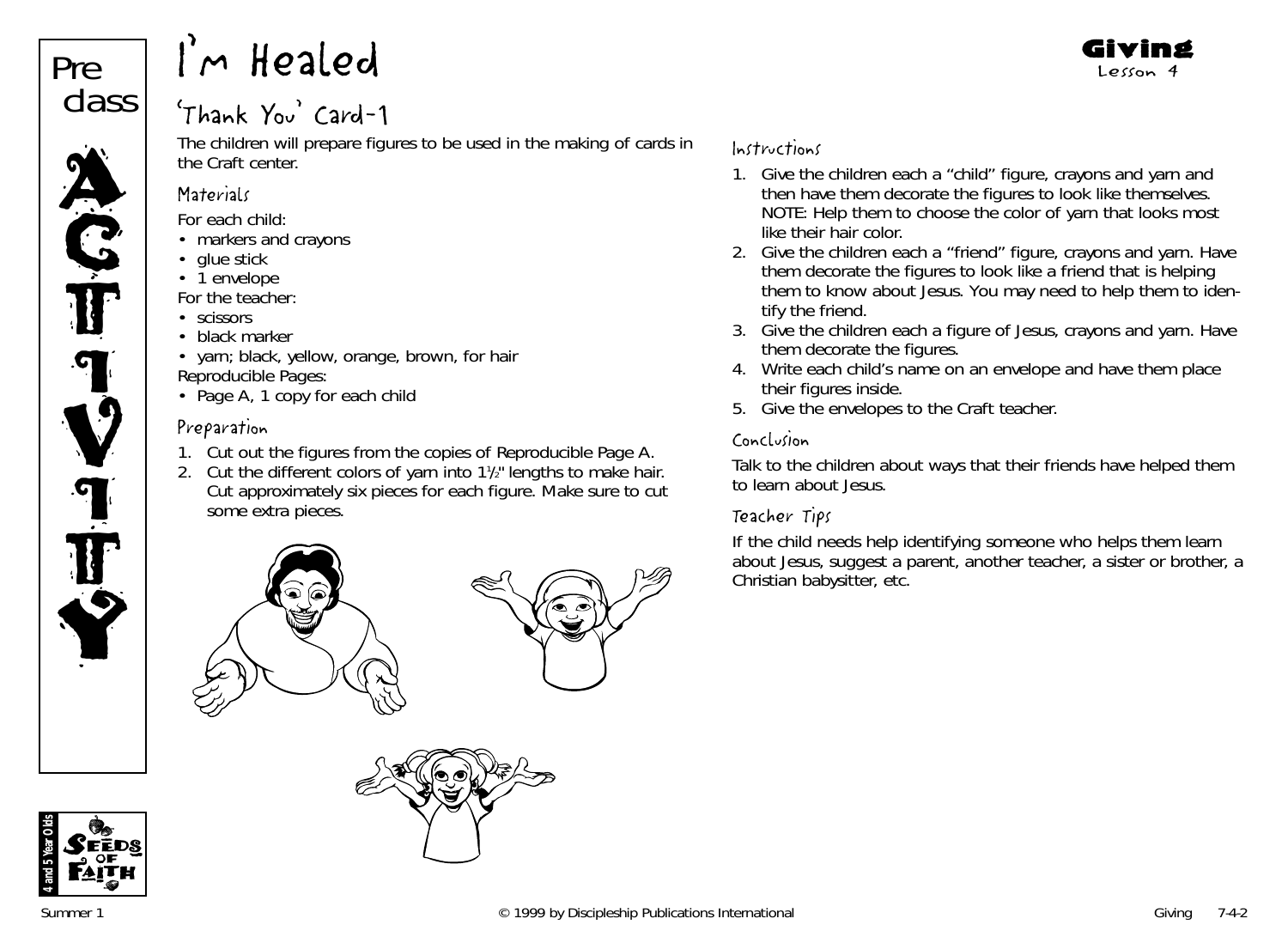### The Paralytic

The children will hear the story of the paralytic and talk about how Jesus loved people who were different from him.

#### Lesson Text

Mark 2:1-12

#### **Materials**

*For the teacher:*

- Bible
- robe
- towel
- rags or toilet paper
- sheet

#### Preparation

Dress up as the paralytic.

#### Instructions

*Good morning boys and girls. Do you remember the Bible story that you heard last week? I am the man that Jesus healed. I was paralyzed. Do you know what that means? That's right. It means that I could not move my arms or legs. I could not walk at all. I was very sad. I could not play games outside or run or skip. All I could do was sit or lie down! The only way I could go anywhere was if someone carried me on this mat.*

*Some people didn't like me because I was paralyzed. They didn't like me because I was different.*

*But, I have some really good friends who love me a lot even though I am different from them. Does anyone know what my friends did?* (Let the children answer.) *Yes, we had heard about a man named Jesus. Have you ever heard of him? Jesus could heal sick people! I really needed help from Jesus so my friends carried me on this mat to see him. They carried me a long way to a house where Jesus was. I was so happy to get to the house to see Jesus. But there was a problem, the house was so crowded that we could not get in. I knew that Jesus could help me but I could not fit inside the crowded house to get to him. Well do you know what my friends did to help me get to Jesus? They carried me up to the top of the house, made a hole in the roof and then lowered me down*

*into the house! I made it! Because my friends helped me so much, I made it to Jesus! (Mark 2:3-4)*

Giving Lesson 4

*When Jesus saw me, he could tell that my friends and I had a lot of faith. Jesus could tell that we really believed that he could make me well. So he told me to get up, pick up my mat, and go home! (Mark 2:5,11)*

*I stood up right there in front of everyone, and I walked right out of the house! Everyone was so amazed! I felt so happy to be able to walk. I knew that Jesus could help me and he did.*

#### Conclusion

Ask the children the following questions as a review: Who helped the paralytic get to Jesus? (his friends) Would the paralytic have been able to get to Jesus all by himself? (no)

Did Jesus care that the paralytic man was different from him? (no)

*Many times people are different from us in little ways. Look, I have on a red shirt and you are wearing a blue shirt. You have dark skin and she has light skin. You have curly hair and he has straight hair. God made us all different from each other.*

*Sometimes people are different in big ways like the paralytic man. He was crippled and couldn't walk or move. But did he still need friends like we do?* (yes)

*People may be different from us on the outside but all of us have some things that are the same. We all need friends. Jesus was a good friend to this man, he helped him by healing him so he could walk.*

#### Teacher Tips

Be sure to let the children answer the questions. Encourage them by giving them hints instead of telling them the answers.

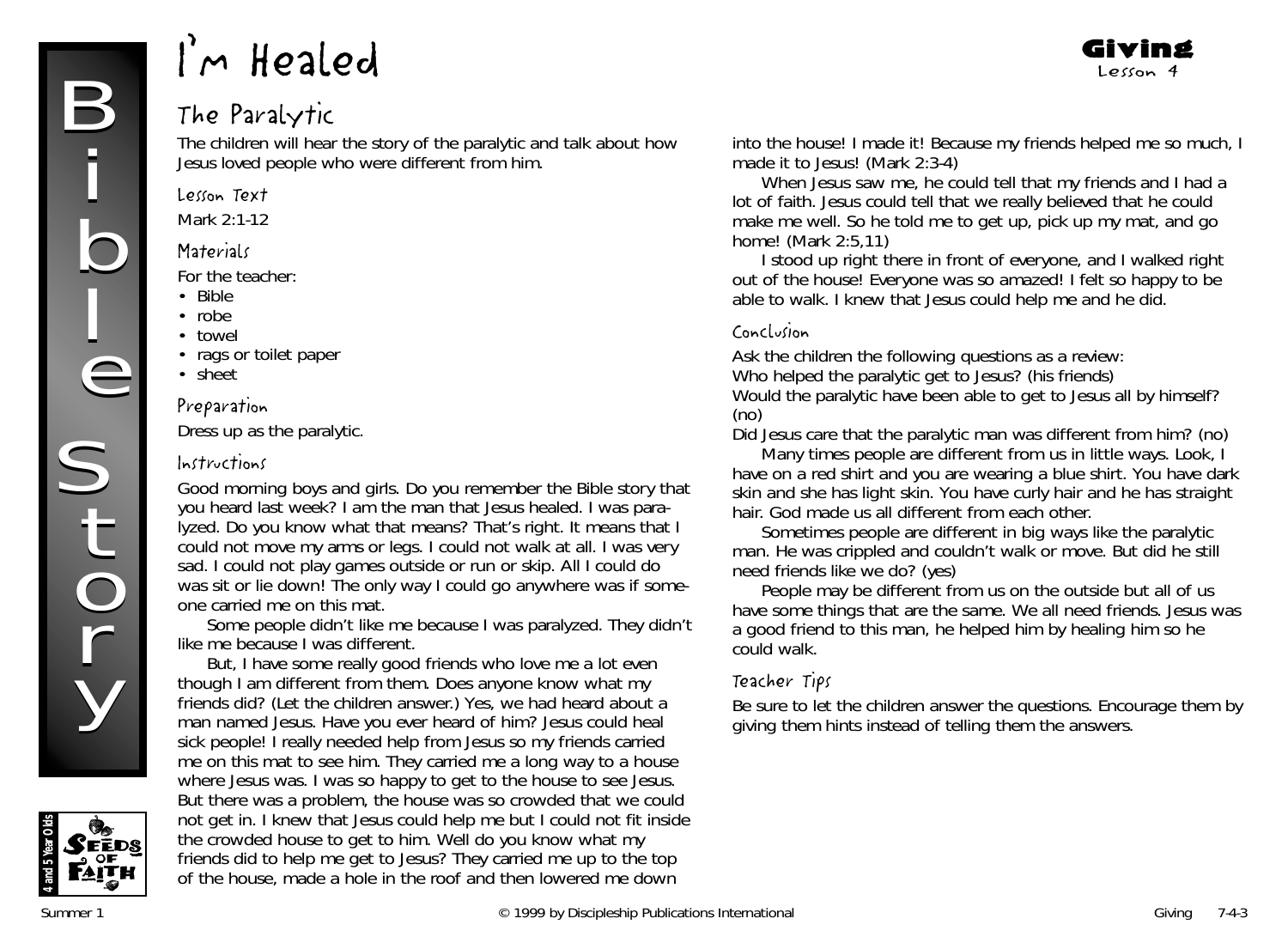

Giving Lesson 4



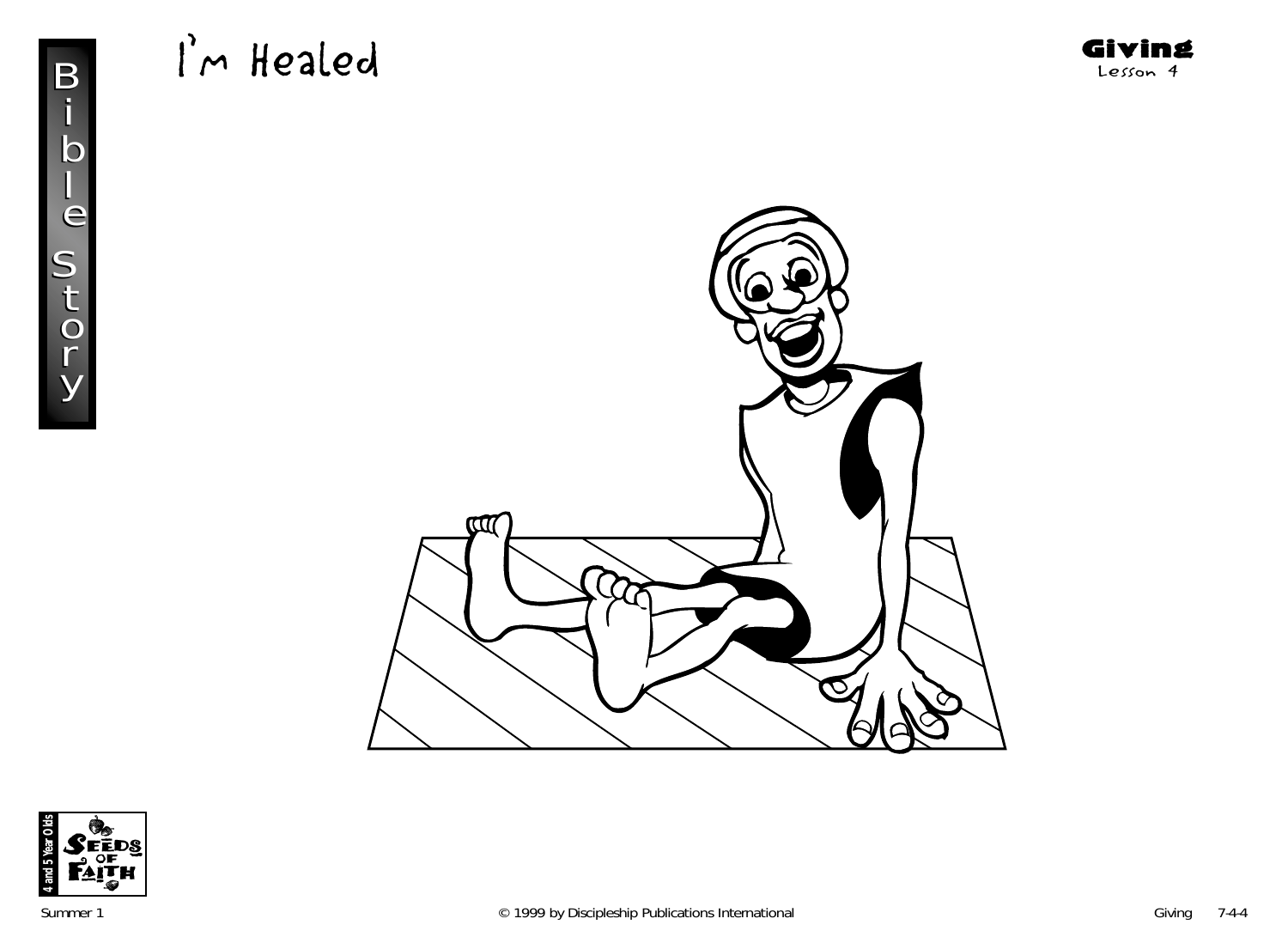### Letter to Another Church

The children will write letters to a church in a different part of the world.

### Scripture Memory Verse

This amazed everyone and they praised God, saying, "We have never seen anything like this!" *Mark 2:12*

### **Materials**

*For each child:*

- 1 piece of white or colored paper
- crayons
- markers

*For the teacher:*

- magazines with pictures of other parts of the world
- scissors
- poster board,  $8\frac{1}{2}$  x 11"
- glue stick
- globe or a map of the world
- 1 large envelope, 9" x 12"
- pen

### Preparation

- 1. Check with your Children's Ministry Leader for a recommendation of a church to send a letter to.
- 2. Call the church office to obtain the address and the name of the Children's Ministry Leader of that church.
- 3. Write the church's address on the envelope with the attention to "Children's Ministry".
- 4. Cut out pictures from magazines that may represent the church that you have selected.
- 5. Glue the pictures to the poster board forming a collage.

### Instructions



- 1. Show the children the globe and have them touch it. Point to your geographic location on the globe. Point to some other church locations.
	- 2. *Did you know that there are children all over the world, the same age as you, learning about Jesus, the Bible, God, miracles*

*and the paralytic, just like you are? Do you want to write a letter to some children in another part of the world?*

- 3. Show them the collage that you made and say: *Let's write a letter to the church in \_\_\_\_\_. This is what \_\_\_\_\_ looks like. Let's make a picture to show our new friends how we learn about Jesus here in our country.*
- 4. Give each child a piece of paper and as they work discuss how they learn about Jesus.
- 5. Have them draw pictures of themselves, the Bible, the paralytic, Jesus, their class, or their Mom or Dad.
- 6. When they finish their pictures have them recite the letter to you, telling you how they are learning about Jesus. As they speak, write down what they say on the other side of their picture. (e.g. Dear Africa, We are so excited to write to you and tell you how we are learning about Jesus. We learn about Jesus from the Bible. Today we heard a story about a paralytic that Jesus healed. I also learn about Jesus from my mom, my teacher, etc.)

### Scripture Memory

Have the children stand up two at a time. Have one child say: "This amazed everyone and they praised God, saying." Have the other child say: "We have never seen any thing like this."

### Conclusion

*We shared what we are learning with the church in (name other* location)*. We have friends here in our country that need to learn about Jesus too. Let's pray that we can teach them what we are learning.*

Have a child say a prayer for everyone's friends to learn about Jesus.

### Teacher Tips

If you cannot get the name of the Children's Ministry Leader (CML) then send the envelope to the lead evangelist with a note that he give it to the CML.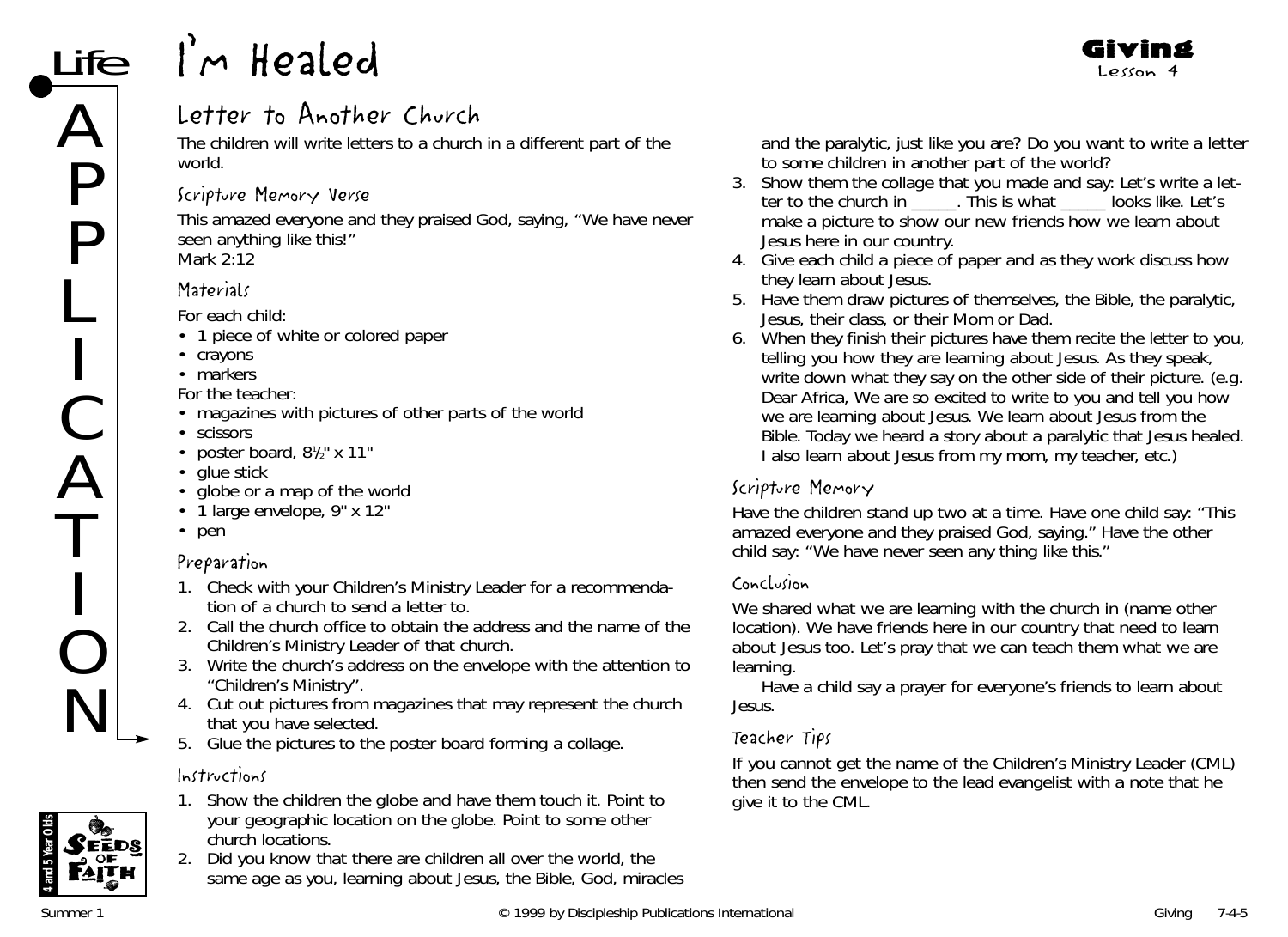

I'm Healed

# This amazed everyone and they praised God, saying, "We have never seen anything like this." Mark 2:12



Life

A P P L **In the contract of the contract of the contract of the contract of the contract of the contract of the contract of the contract of the contract of the contract of the contract of the contract of the contract of the contra** C A T **In the contract of the contract of the contract of the contract of the contract of the contract of the contract of the contract of the contract of the contract of the contract of the contract of the contract of the contra** O N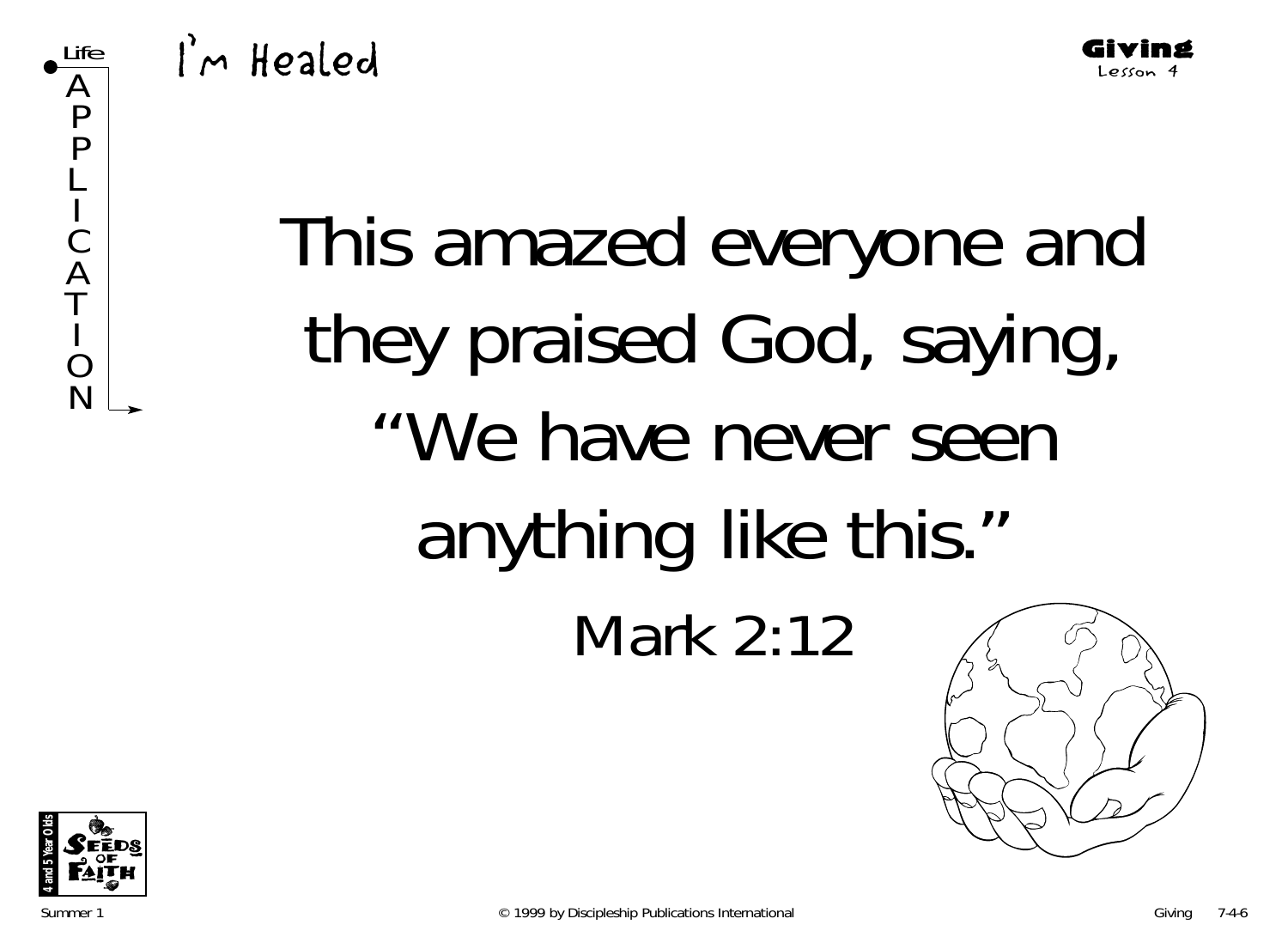

### 'Thank You' Card-2

The children will create cards that show Jesus' love for them.

### **Materials**

*For each child:*

- envelope of figures from the Preclass Activity
- 1 piece of construction paper
- glue stick

*For the teacher:*

- stapler
- scissors
- tape

*Reproducible Pages:*

• Page B, 1 copy for each child

### Preparation

- 1. Fold each piece of construction paper in half making a "card." See Figure A.
- 2. Cut out the stair stencil from the copy of Reproducible Page B.
- 3. Trace the stair stencil onto the inside of the card as shown in Figure B.
- 4. Cut the inside of the card to form a staircase
- 5. Cut out the words "Thank You" from the copies of Reproducible Page B.

### Instructions

- 1. Give each child a card and the words "Thank You". Have them color the words. Instructions<br>
1. Give each child a card and the words "Thank You". Have them<br>
color the words.<br>
2. Have the children glue the words onto the front of their cards
	- 2. Have the children glue the words onto the front of their cards.
	- 3. Give the children their envelopes and have them glue their Jesus figures at the top of the stairs inside of their cards.
	- 4. Have them glue the figure of themselves just below the Jesus figure so that the figures hands are touching. See Figure C.
	- 5. Have them glue the figure of their friend underneath the other two figures.

6. As the children are working, label each of the figures as follows:

Giving Lesson 4

- A. Write "Jesus" next to the Jesus figure.
- B. Write the child's name next to the "child" figure.
- C. Ask the child the name of the friend that they have put in their card. Write that person's name next to their figure. (This is a picture of a person who has helped them learn about Jesus.)

### Conclusion

Have the children share their cards with the group and identify who helps them to learn about Jesus.

Tell the children to give their cards to the person who has helped them to learn about Jesus.

### Teacher Tips

Have the children decorate their cards with scraps of nice paper, glitter, sequins, etc.



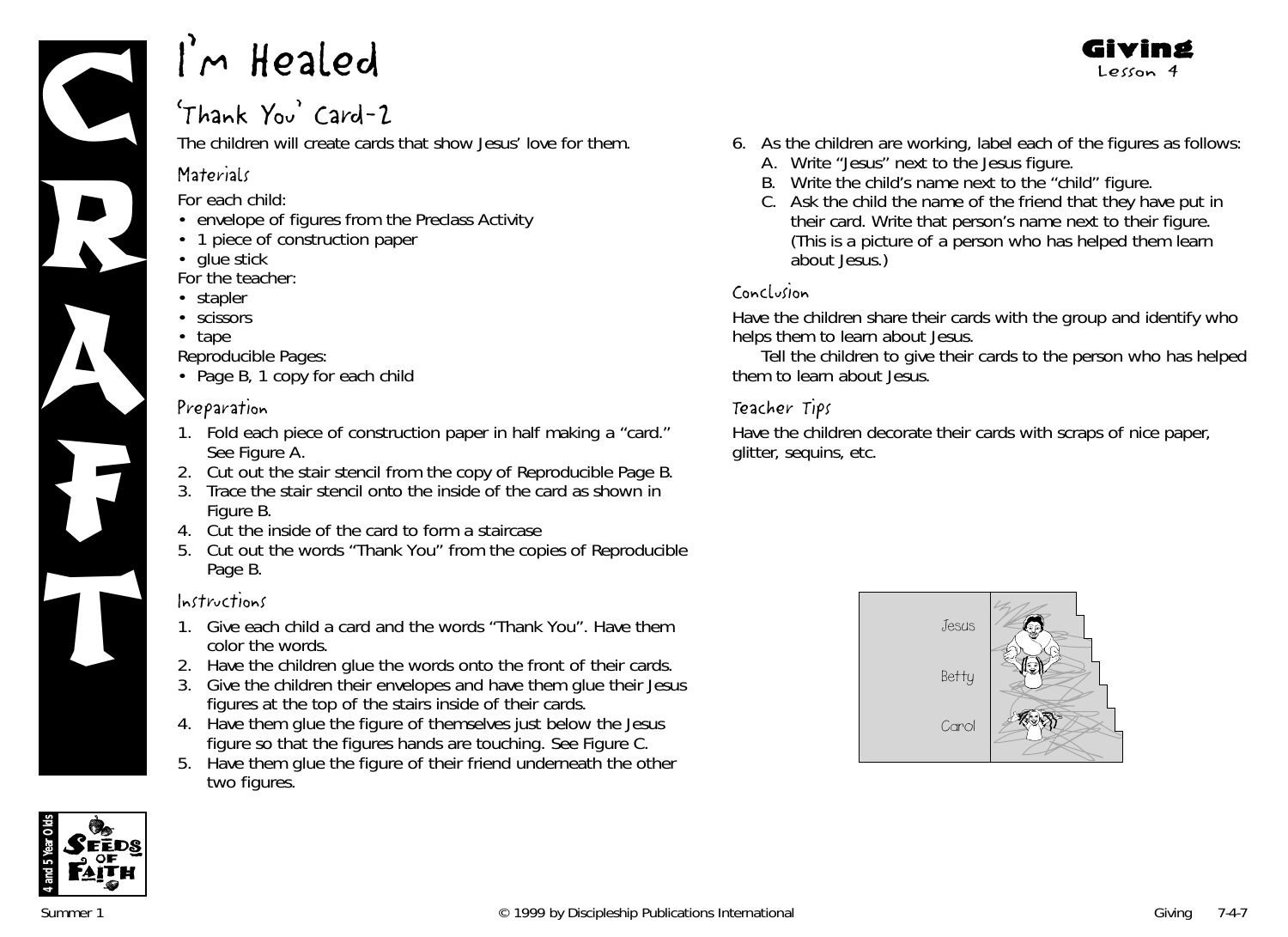Giving Lesson 4



**4 and 5 Year Olds**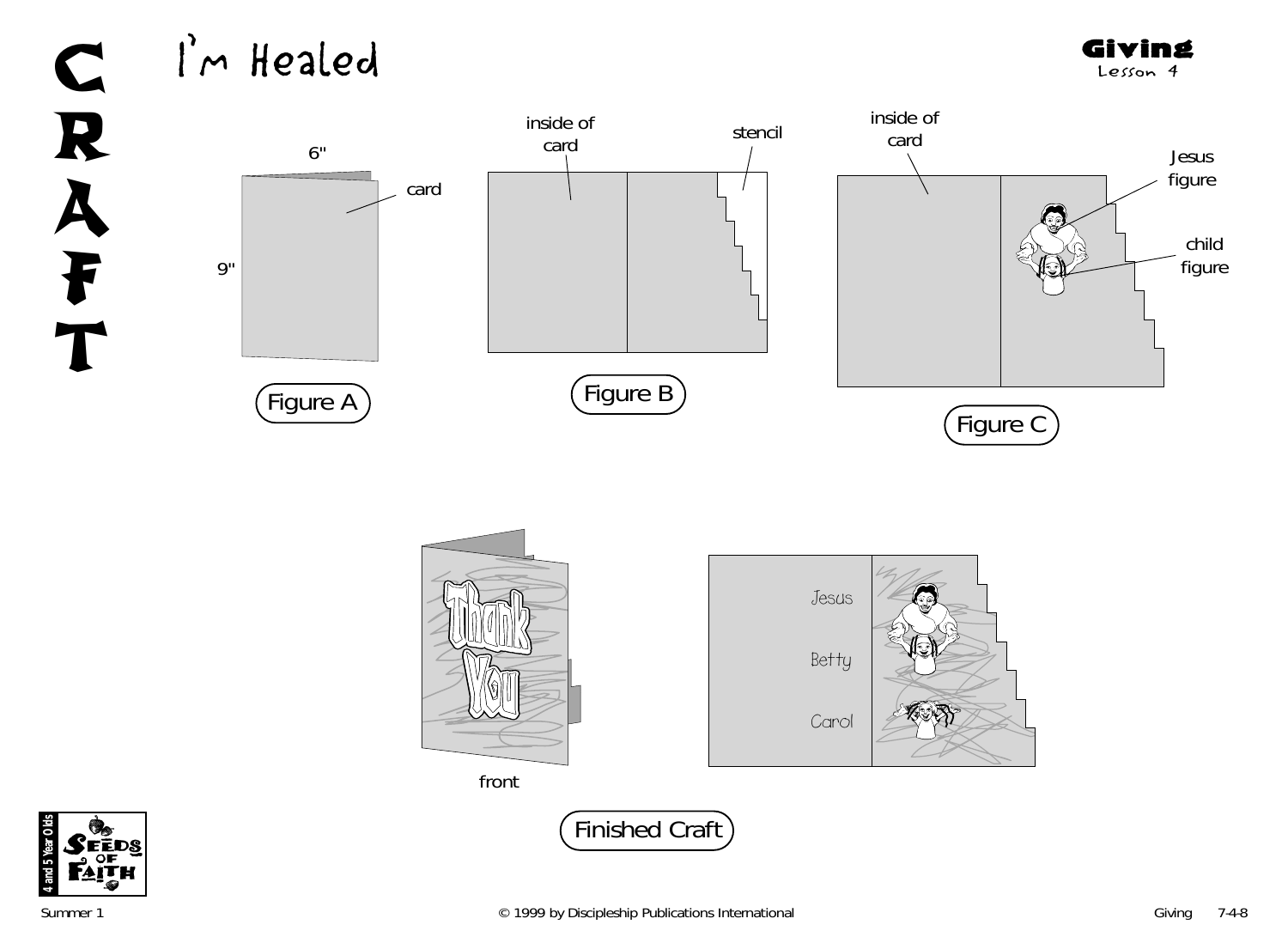### **4 and 5 Year Olds Seeds**<br>Seeds

Pre class



### Lesson Objectives

- The children will share what they are learning with another church.
- The children will identify and thank someone who is helping them to know Jesus.
- The children will identify three people that they can help to know Jesus.

### Lesson Text

Mark 2:1-12

### Scripture Memory Verse

This amazed everyone and they praised God, saying, "We have never seen anything like this!"

*Mark 2:12*

### Invitation

The children will make an invitation for church to give to someone that they want to help teach about Jesus.

### **Materials**

*For each child:*

- glue stick
- 1/2 piece of construction paper *For the teacher:*
- confetti
- scissors
- white paper

*Reproducible Pages:*

• Page C, 1 copy for each child

### Preparation

1. Cut out the scripture and the text boxes from Reproducible Page C.

Lesson Plan

Centers:

- 2. Fold each 1/2 piece of construction paper in half forming a small card.
- 3. Write "Please Come" on the cover of each card.

#### Instructions

- 1. Give each child a card, a scripture box and a text box. Have the children glue the text box to the inside, right side of the card.
- 2. Have the children glue the memory verse to the inside of the card on the left side.
- 3. Have them decorate the cover of the card with markers, glue and confetti.

### Conclusion

Life Application: Letter to Another Church

I'm Healed

Greeting and Registration

Game: Jesus Matching

NOTE: Be sure to allow sufficient time for a snack.

Welcome and Singing

Craft: Name Chain

Preclass Activities: Invitation

Have the children decide to whom they would like to give the invitation.

### Teacher Tips

• Confetti can be made by cutting construction paper into tiny pieces or by using a hole punch.

Giving  $Lecon4$ 

• If the child knows who they are going to give the invitation to, put the persons name on the front of the card and point it out to the child's parent after class.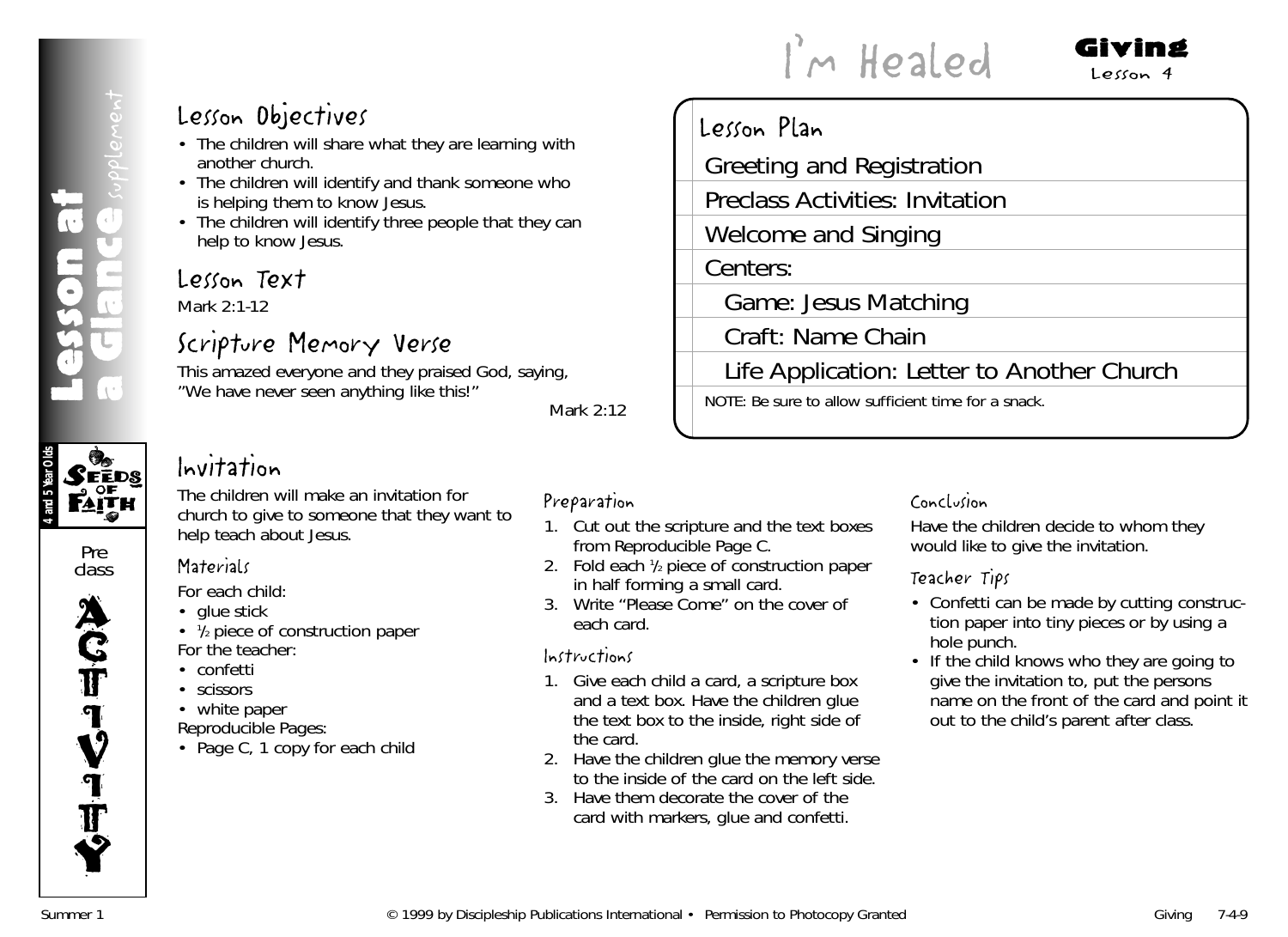supplement





### Jesus Matching

The children will state different ways they are learning about Jesus.

### **Materials**

*For the teacher:*

- scissors
- glue
- index cards
- *Reproducible Pages:*
- Page D, 2 copies for the teacher

### Preparation

- 1. Cut out the images from the copies of Reproducible Page D.
- 2. Glue each image onto an index card.

### Instructions

- 1. Place the cards face down on a flat surface, and line them up into five rows of four.
- 2. Have the children take turns flipping over two cards at a time. If the cards match, the child keeps the pair and goes again. If the cards do not match, have the child turn them back over and give the next child a turn.
- 4. As each child takes a turn have them name a characteristic of Jesus.

### Teacher Tips

- Help the children to see that they are learning about Jesus from the Bible, their family, Bible class, by praying, etc.
- You can make the cards more colorful by gluing them to squares of construction paper instead of index cards.





e

e

M

M

a

a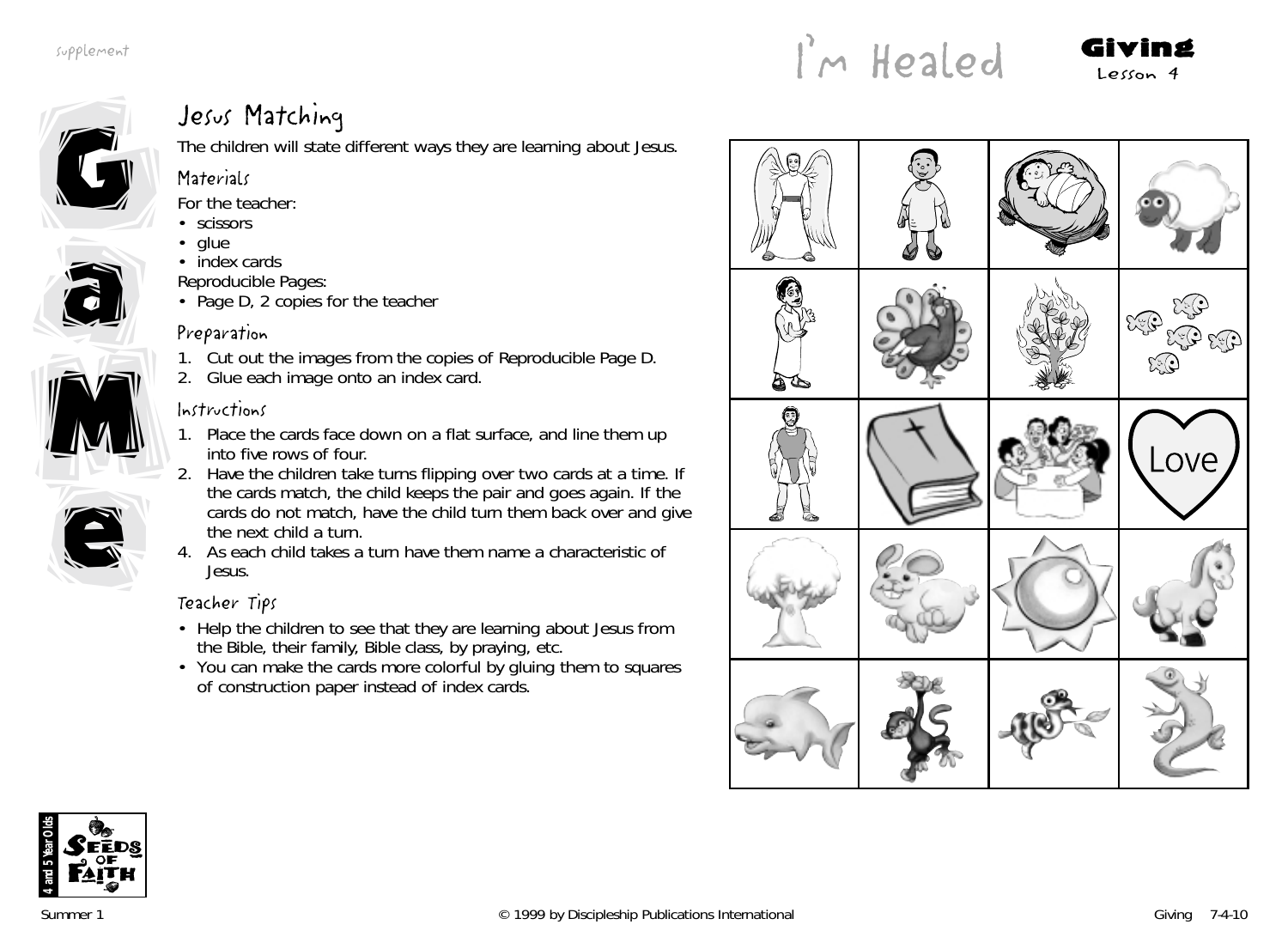

### Name Chain

The children will create a chain of names representing friends whom they want to teach about Jesus.

#### **Materials**

*For each child:*

- tape
- glue stick
- crayons

*For the teacher:*

- scissors
- construction paper
- crayons
- yarn
- hole punch
- marker

*Reproducible Pages:*

• Page E, 1 copy for each child

### Preparation

- 1. Cut out the Jesus and child figures from the copies of Reproducible Page E.
- 2. Punch a hole at the "X" on each figure.
- 3. Cut the construction paper into  $9" \times 2"$  strips. Cut three strips for each child.
- 4. Cut two 12" pieces of yarn for each child.

### Instructions

- 1. Introduce the craft as follows. *The paralytic had great friends who helped him to get to know Jesus.* Show the children your model. Read the names on your chain*. I am going to help my friends to get to know Jesus better, too. Today we are all going to make chains that remind us to help our friends know Jesus better!*
- 2. Help each child prepare a "chain" as follows:
	- A. Give each child three strips of construction paper.
	- B. *Who would you like to help know more about Jesus?* Help the children to think of three people. Write one name on each of their three strips of construction paper.

 $\int_{0}^{1}$ m Healed Giving

- C. Have each child make a loop with one of the strips and tape the ends closed. See Figure A.
- D. Have each child link the next strip to the first loop, as shown in Figure B. Have them tape the strip into a loop.
- E. Have each child link the last strip to the second loop, and then tape that loop, forming the three link chain.
- 3. Have the children prepare the figures as follows:
	- A. Give the children the Jesus and child figures.
	- B. Write each child's name on the blank space provided on the child figure.
	- C. Have the children color the child figures to look like themselves.
	- D. Have the children color the Jesus figures.
- 4. Help the children finish the craft as follows:
	- A. Have each child thread a piece of yarn through the child figure, and then around a link in the end of the chain.
	- B. Tie the yarn into a knot.
	- C. Have each child thread a piece of yarn through the Jesus figure and then around a link in the other end of the chain.
	- D. Tie the yarn into a knot.

### Conclusion

*The paralytic had great friends just like you who helped him to get to Jesus. Your friends might be as happy as the paralytic when you help them to know Jesus better.*

Say a short prayer with the children that their friends will want to know more about Jesus.

### Teacher Tips

- If the child selects someone who already knows Jesus, encourage the child to help that person to learn more about Jesus every day.
- Share with the children the names of the people that you are helping to know Jesus.

**4 and 5 Year Olds**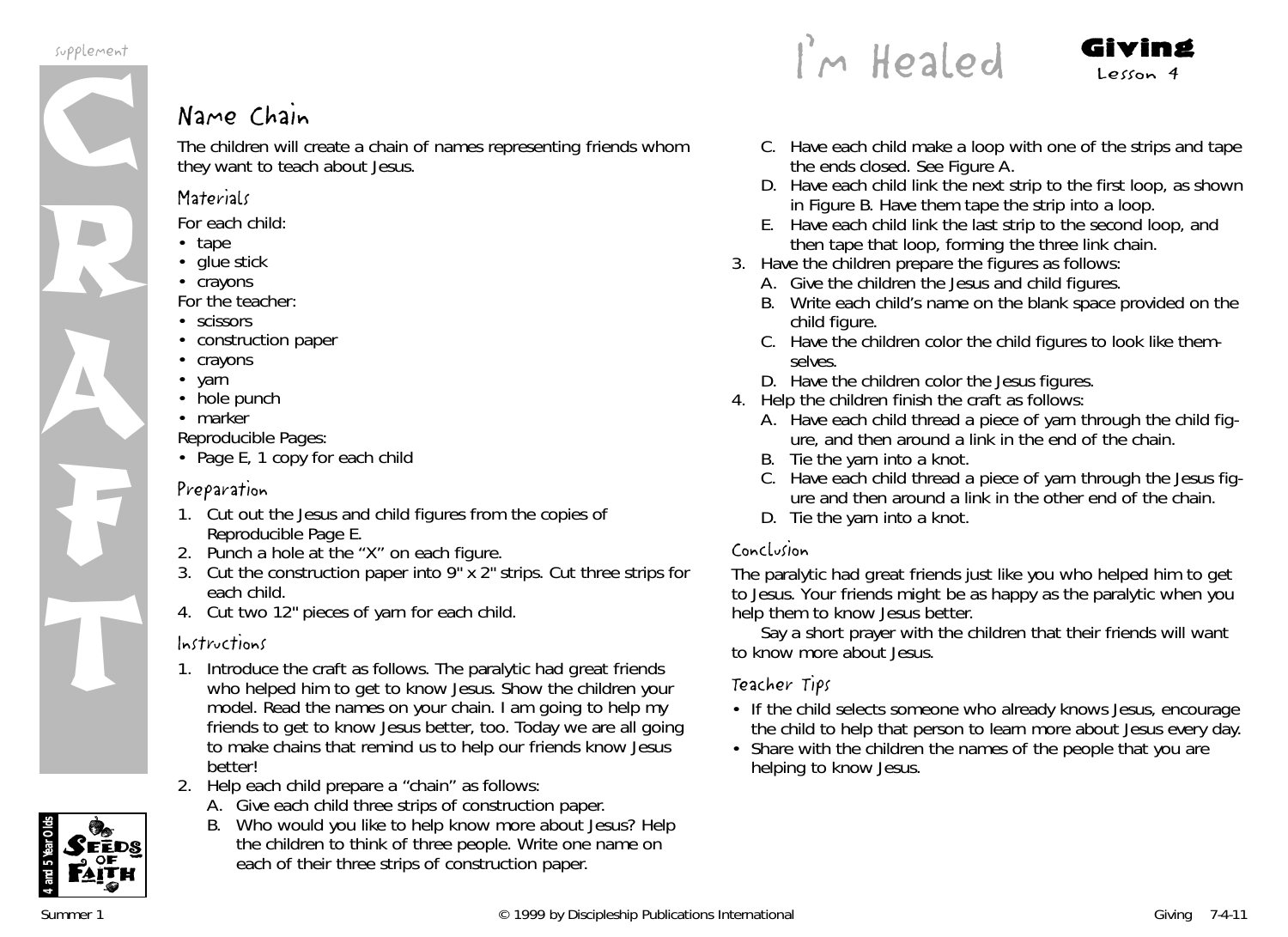supplement **C** R A F T



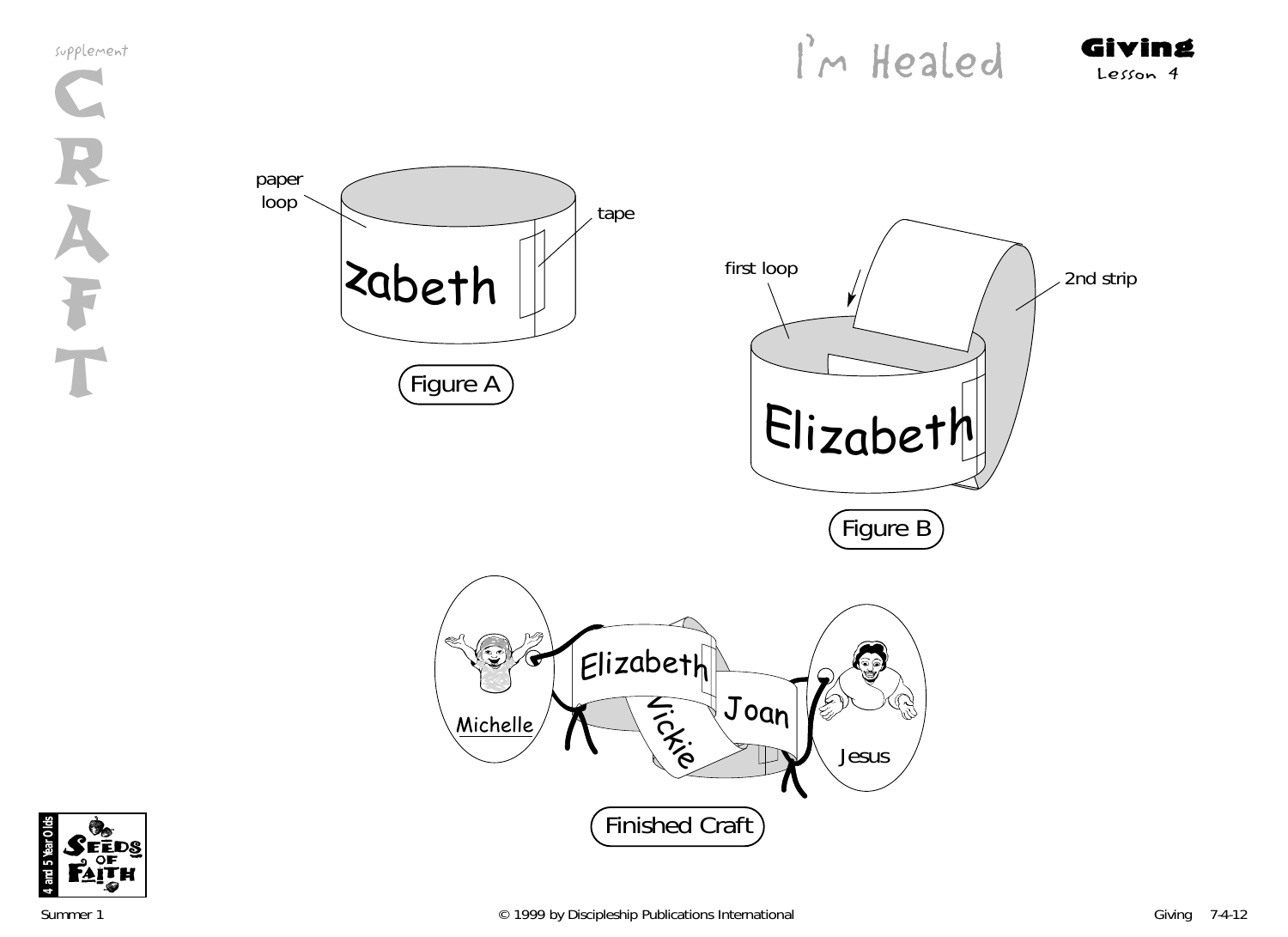# $\overline{\text{ife}}$  Letter to Another Church

The children will write letters to a church in a different part of the world.

### Scripture Memory Verse

This amazed everyone and they praised God, saying, "We have never seen anything like this!" *Mark 2:12*

### **Materials**

*For each child:*

- 1 piece of white or colored paper
- crayons
- markers

*For the teacher:*

- magazines with pictures of other parts of the world
- scissors
- poster board,  $8\frac{1}{2}$  x 11"
- glue stick
- globe or a map of the world
- 1 large envelope, 9" x 12"
- pen

### Preparation

- 1. Check with your Children's Ministry Leader for a recommendation of a church to send a letter to.
- 2. Call the church office to obtain the address and the name of the Children's Ministry Leader of that church.
- 3. Write the church's address on the envelope with the attention to "Children's Ministry".
- 4. Cut out pictures from magazines that may represent the church that you have selected.
- 5. Glue the pictures to the poster board forming a collage.

### Instructions



1. Show the children the globe and have them touch it. Point to your geographic location on the globe. Point to some other church locations.

 $\int_{\mathbb{R}}$  Healed Giving

- 2. *Did you know that there are children all over the world, the same age as you, learning about Jesus, the Bible, God, miracles and the paralytic, just like you are? Do you want to write a letter to some children in another part of the world?*
- 3. Show them the collage that you made and say: *Let's write a letter to the church in \_\_\_\_\_. This is what \_\_\_\_\_ looks like. Let's make a picture to show our new friends how we learn about Jesus here in our country.*
- 4. Give each child a piece of paper and as they work discuss how they learn about Jesus.
- 5. Have them draw pictures of themselves, the Bible, the paralytic, Jesus, their class, or their Mom or Dad.
- 6. When they finish their pictures have them recite the letter to you, telling you how they are learning about Jesus. As they speak, write down what they say on the other side of their picture. (e.g. Dear Africa, We are so excited to write to you and tell you how we are learning about Jesus. We learn about Jesus from the Bible. Today we heard a story about a paralytic that Jesus healed. I also learn about Jesus from my mom, my teacher, etc.)

### Scripture Memory

Have the children stand up two at a time. Have one child say: "This amazed everyone and they praised God, saying." Have the other child say: "We have never seen any thing like this."

### Conclusion

We shared what we are learning with the church in (name other location)*. We have friends here in our country that need to learn about Jesus too. Let's pray that we can teach them what we are learning.*

Have a child say a prayer for everyone's friends to learn about Jesus.

### Teacher Tips

If you cannot get the name of the Children's Ministry Leader (CML) then send the envelope to the lead evangelist with a note that he give it to the CML.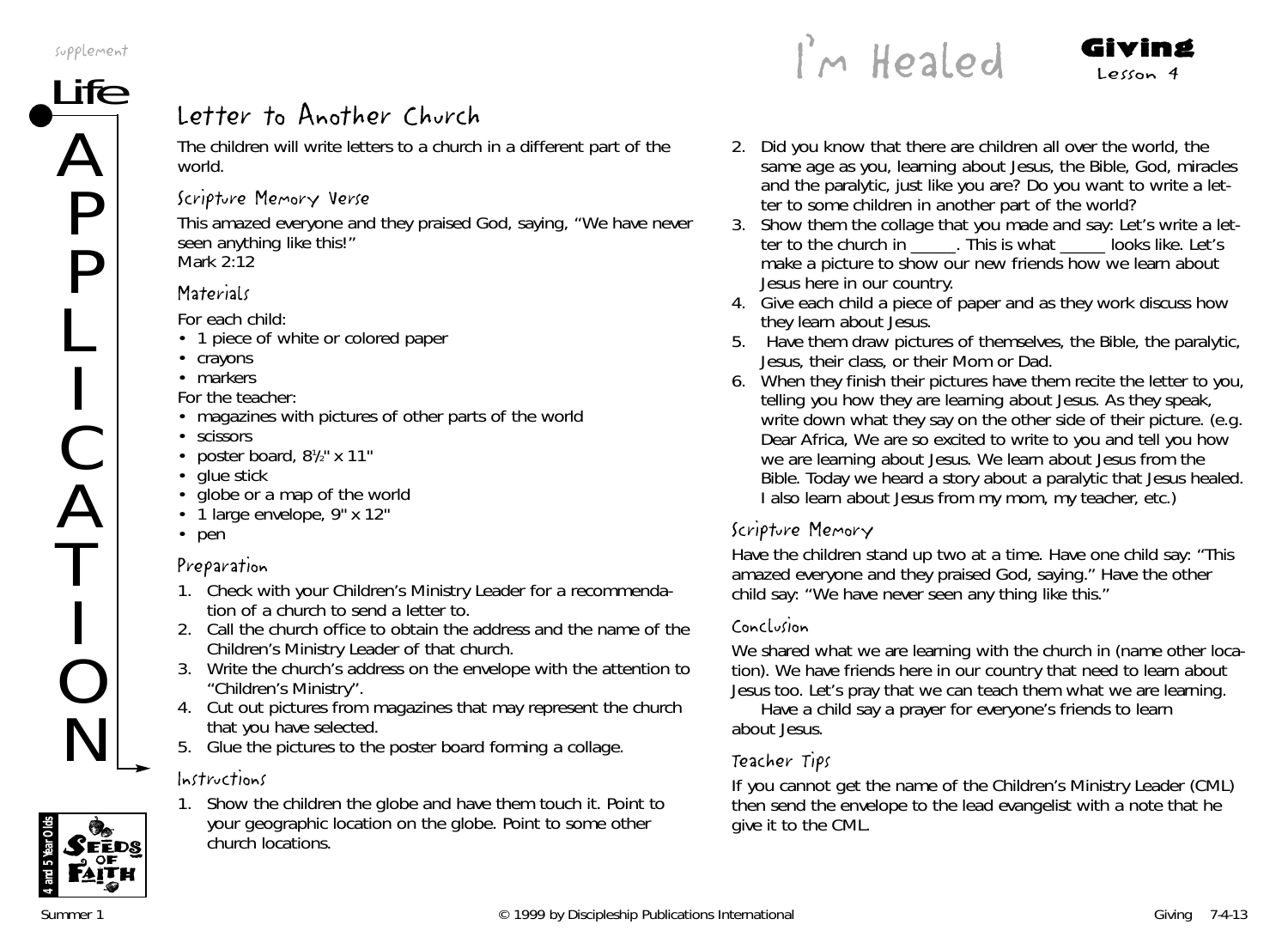Supplement  $\int_{0}^{3} M \text{ Headed}$  Giving

This amazed everyone and they praised God, saying, "We have never seen anything like this." Mark 2:12



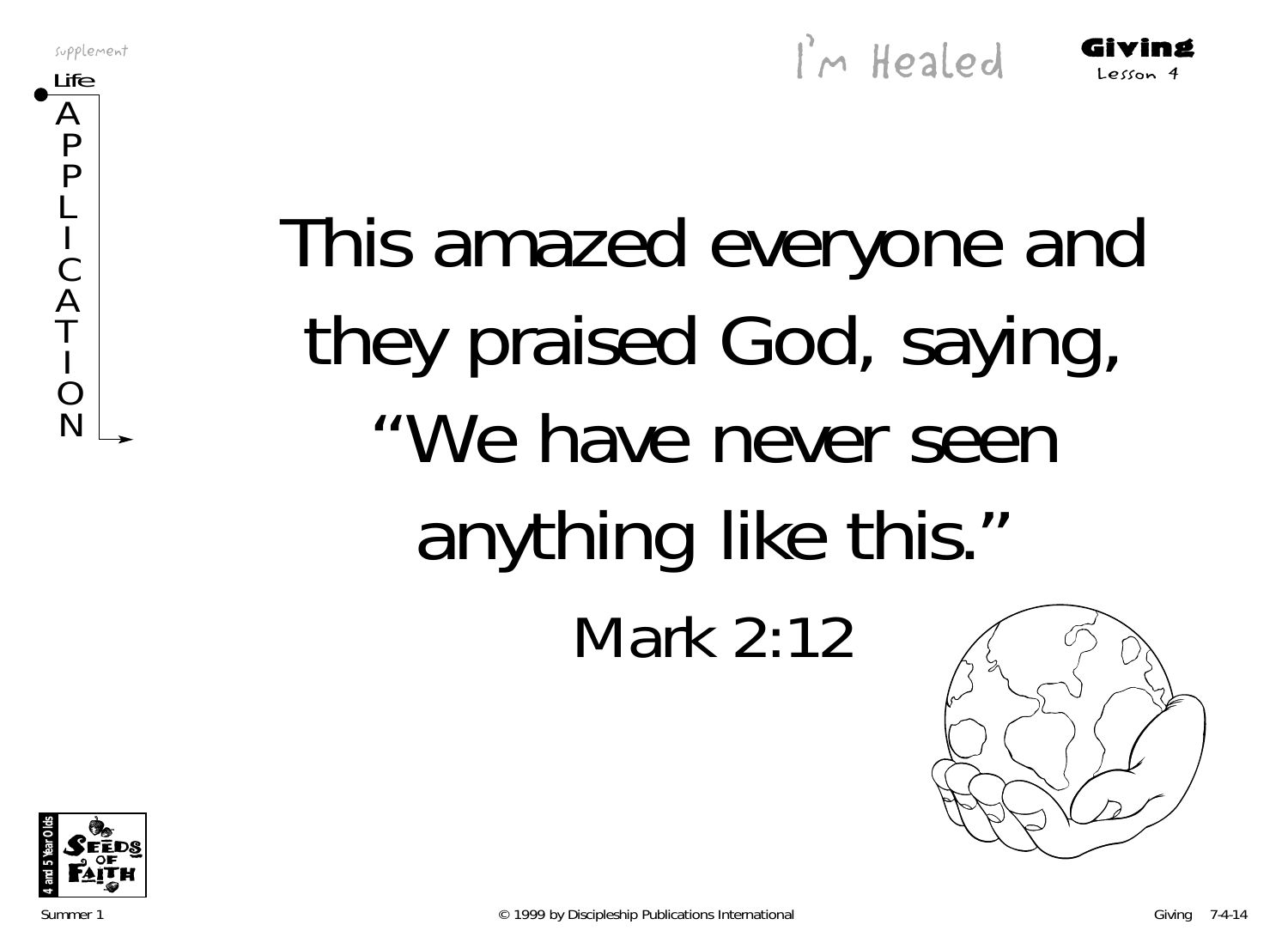

Core/Preclass 1 copy for each child



Jesus



Giving Lesson 4

child





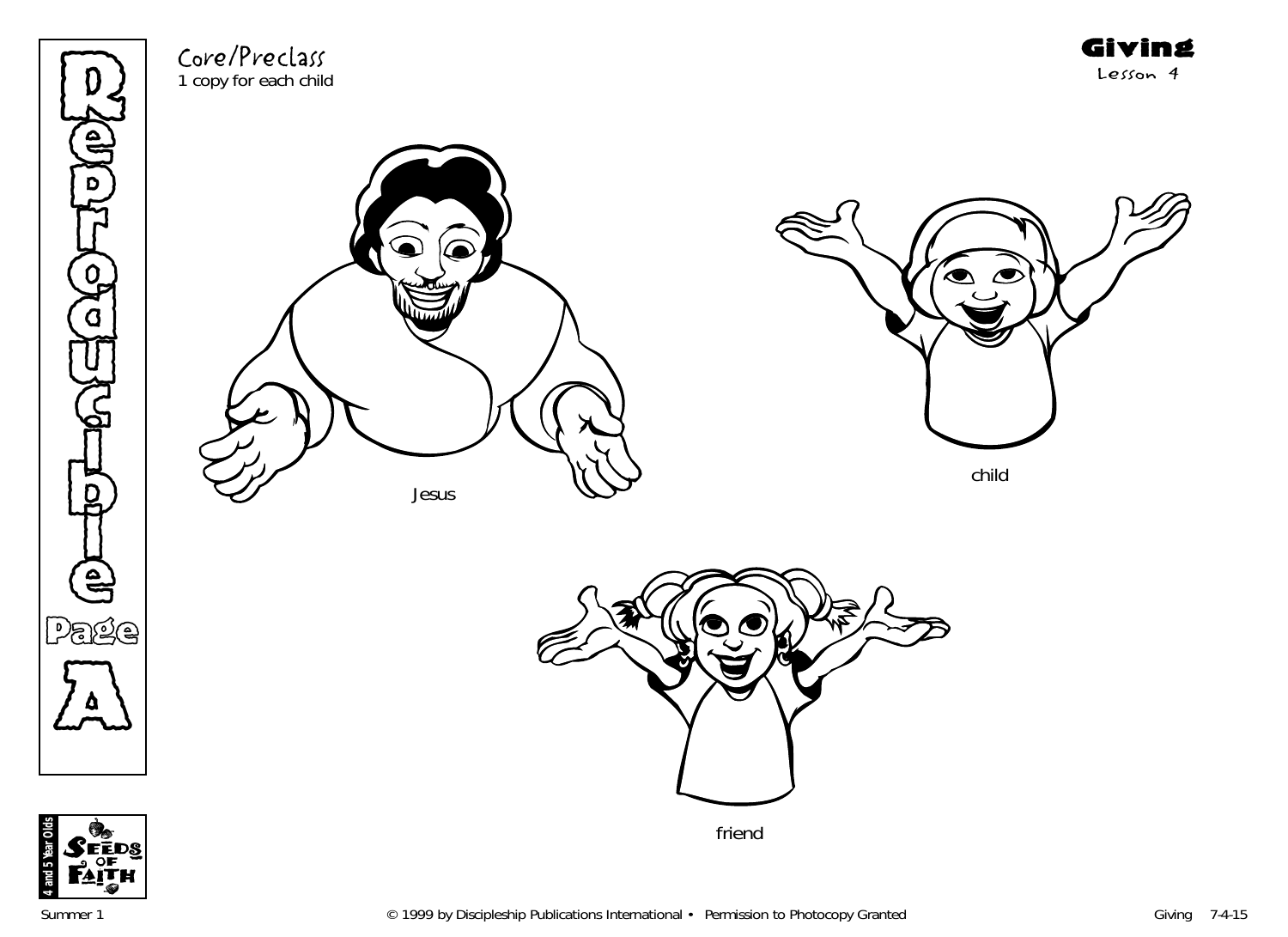Re  $\sum_{i=1}^{\infty}$ **THE**  $\overline{Q}$ )<br>አ U  $\mathbb{G}% _{n}^{X}$ )<br>D to H l e Page **B** 



Core/Craft 1 copy for each child



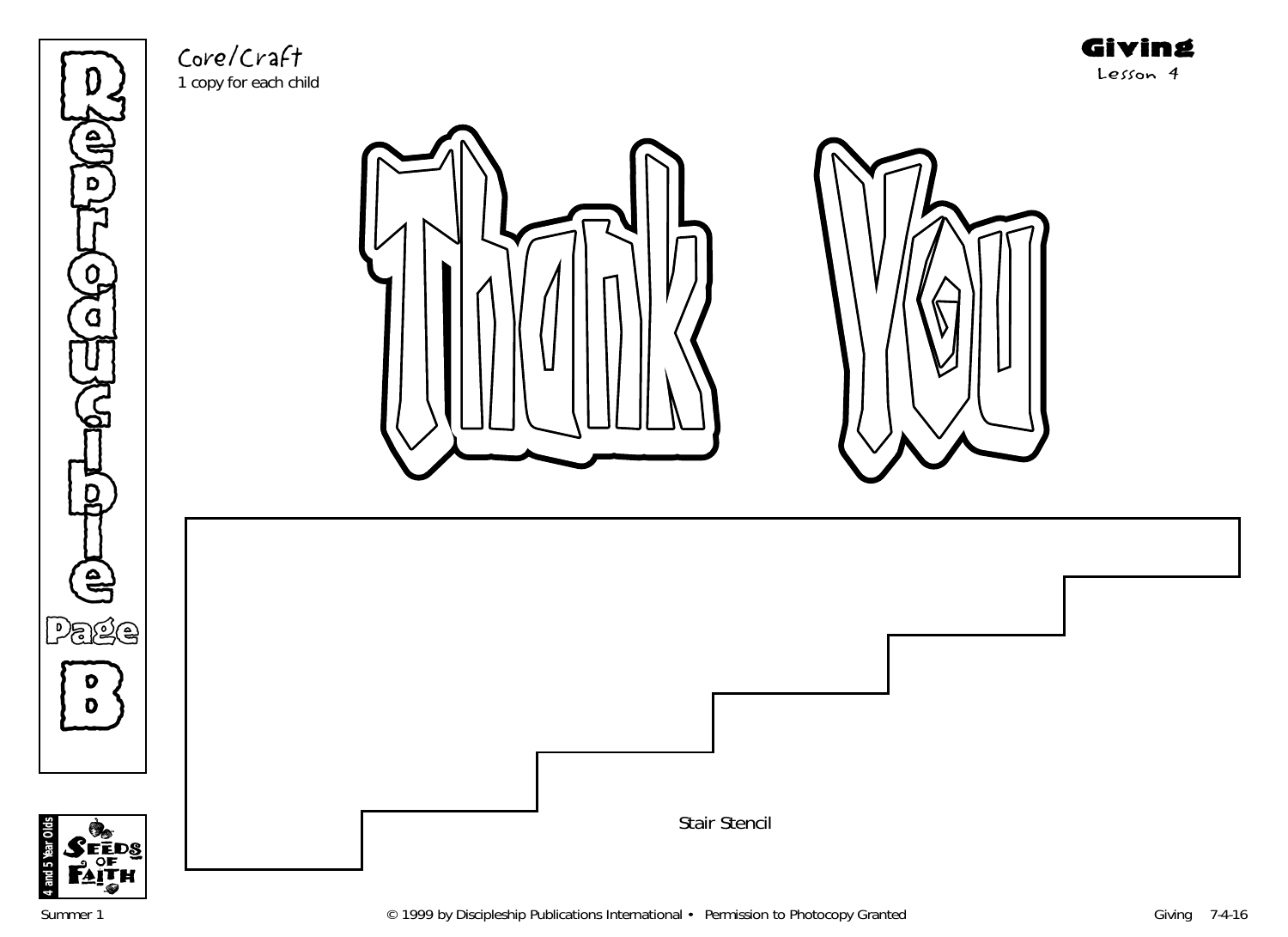Refer p **THE** o )<br>አ U  $\mathbb{G}% _{n}^{X}$ )<br>D to K l e Page G

Supplement/Preclass 1 copy for each child

This amazed everyone and they praised God saying, "We have never seen anything like this!" Mark 2:12

| Who        |  |
|------------|--|
| What       |  |
| Where      |  |
| When       |  |
| Invited By |  |
|            |  |

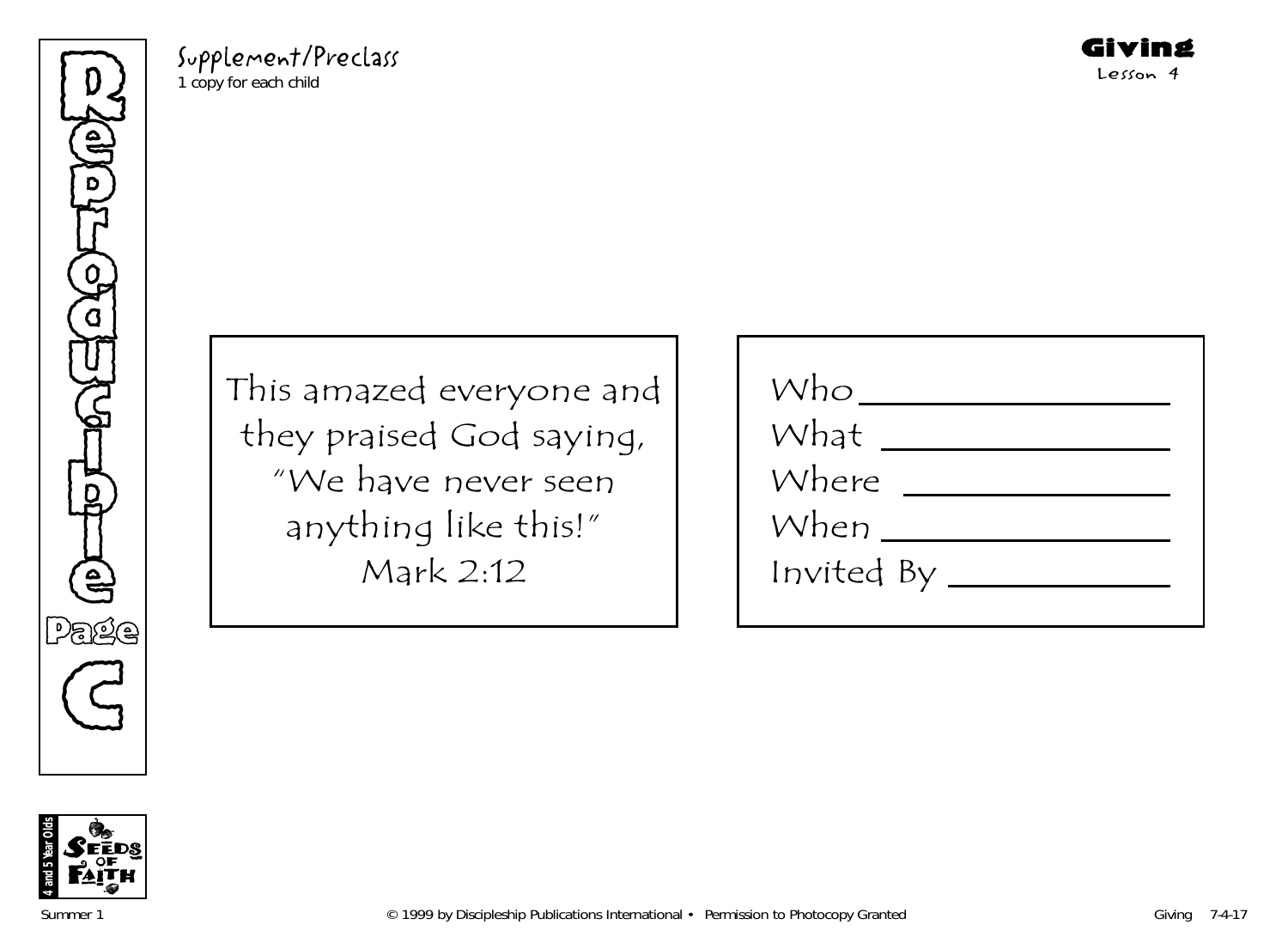**Red** y<br>o **THE** o )<br>አ U  $\mathbb{G}% _{n}^{X}$ )<br>D to H l e Page  $\bigcirc$ 

Supplement/Game 2 copies for the teacher

Giving Lesson 4